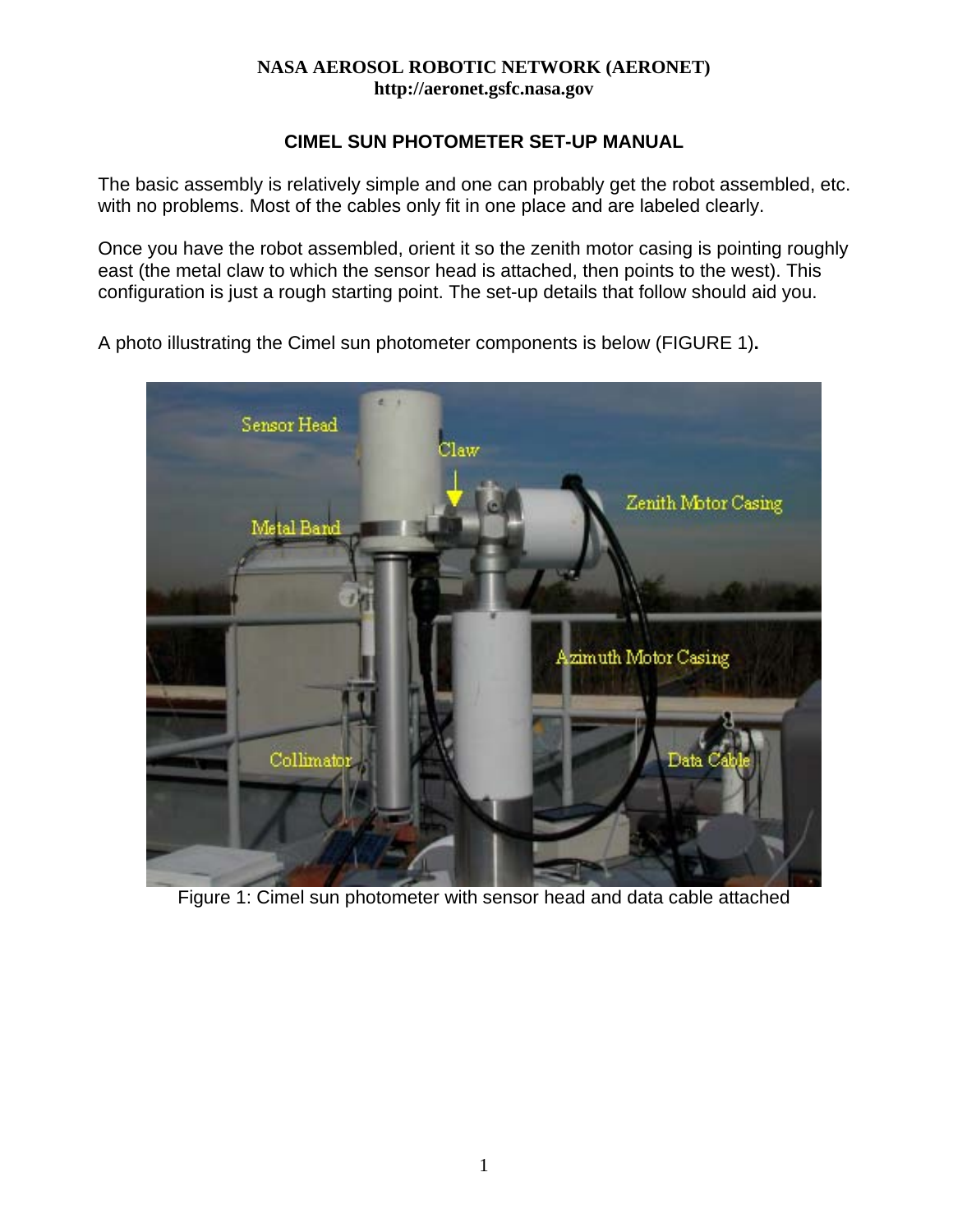\*\*\*\*\*\*\*\*\*\*\*\*\*\*\*\*\*\*\*\*\*\*\* SET-UP \*\*\*\*\*\*\*\*\*\*\*\*\*\*\*\*\*\*\*\*\*\*\*\*\*\*\*\*

**1.** The round connector end of the data cable should be attached to the sensor head, and the flat connector should be plugged into the white Cimel control box. Strap the sensor head to the robot metal claw using the silver metal band. Make sure that the face of the sensor head is flush with the edge of the metal claw **(FIGURE 2).** 



Figure 2 Attached sensor head edge should be flush with the robot claw edge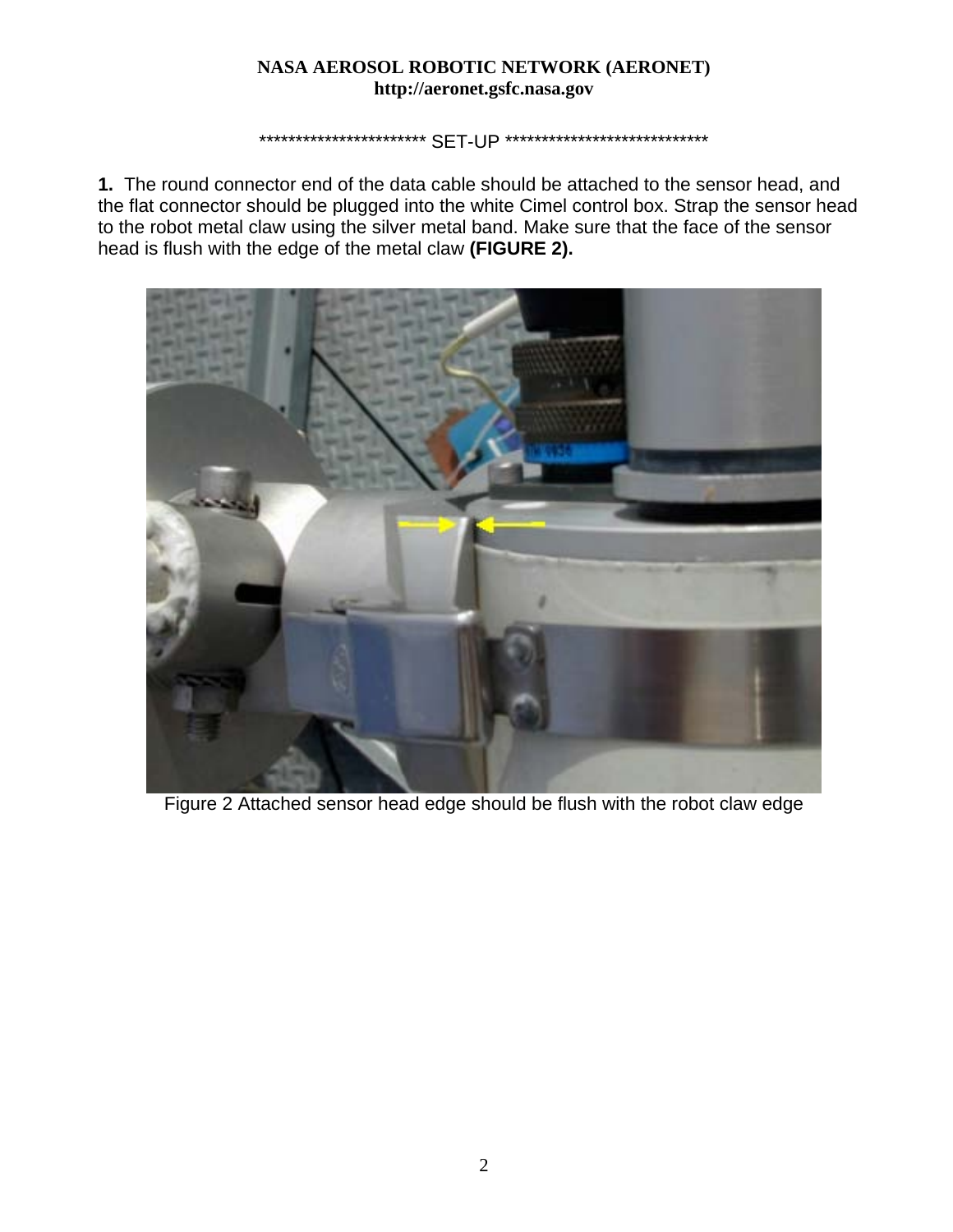**2.** Ensure that the long axis of the collimator cross-section is perpendicular to the axis of the zenith motor casing and claw (FIGURE 3).



Figure 3 The long axis of the collimator cross-section (yellow) should be exactly perpendicular to the robot's zenith motor axis (green)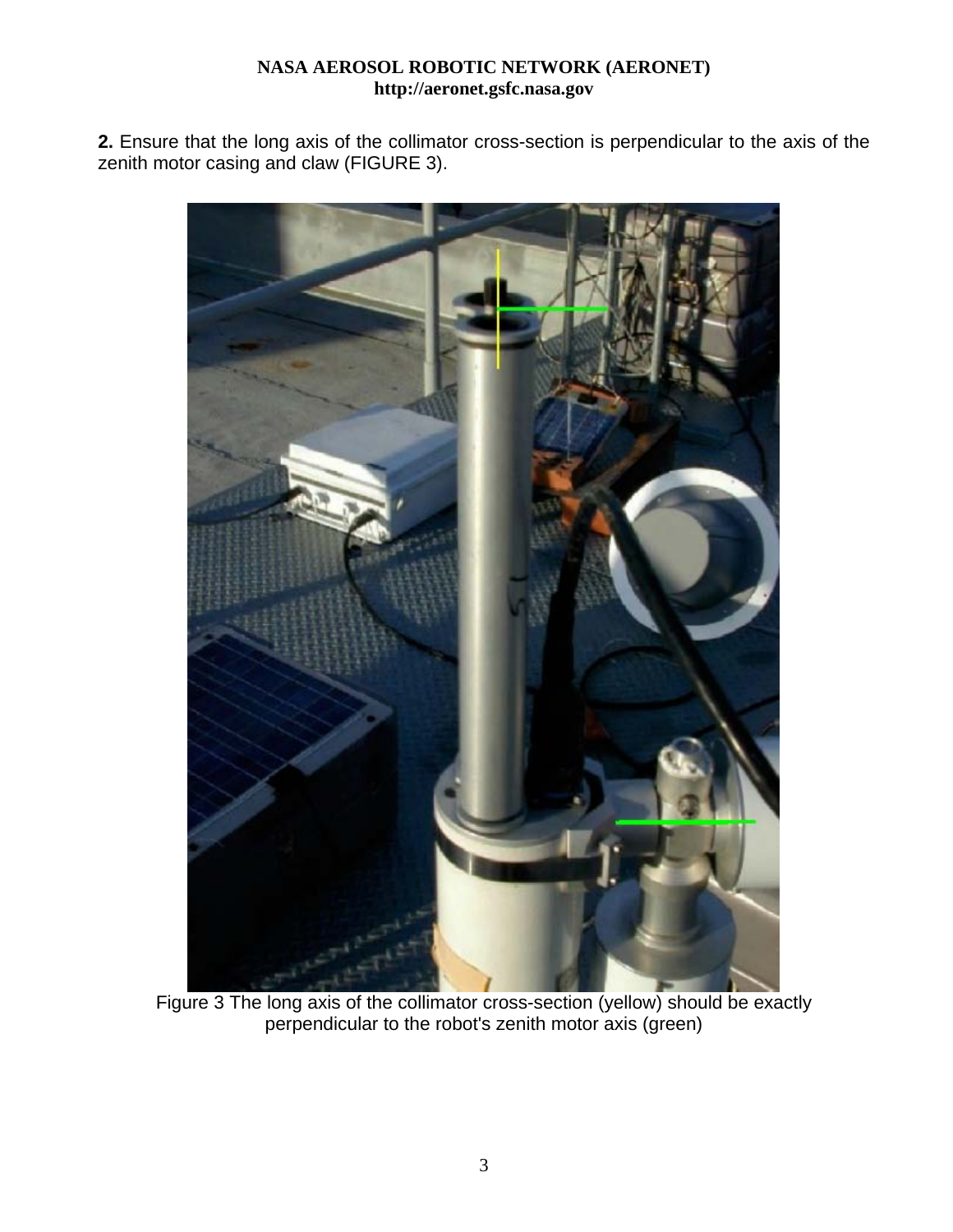**3.** Verify the Cimel control box TIME and DATE are correct, i.e., it agrees with the Vitel clock. If the Time or Date is wrong, the Cimel will NOT find the sun on a GOSUN command.

**4.** Verify that the ROBOT itself is level. Do not use the bubble level on top of the ROBOT. Place a different bubble level on top of the flat ledge of the central robot tubular body (below the sensor head motor). This should be level in both the north/south and east/west axes (FIGURE 4).



Figure 4: Leveling robot (Do not use top bubble level).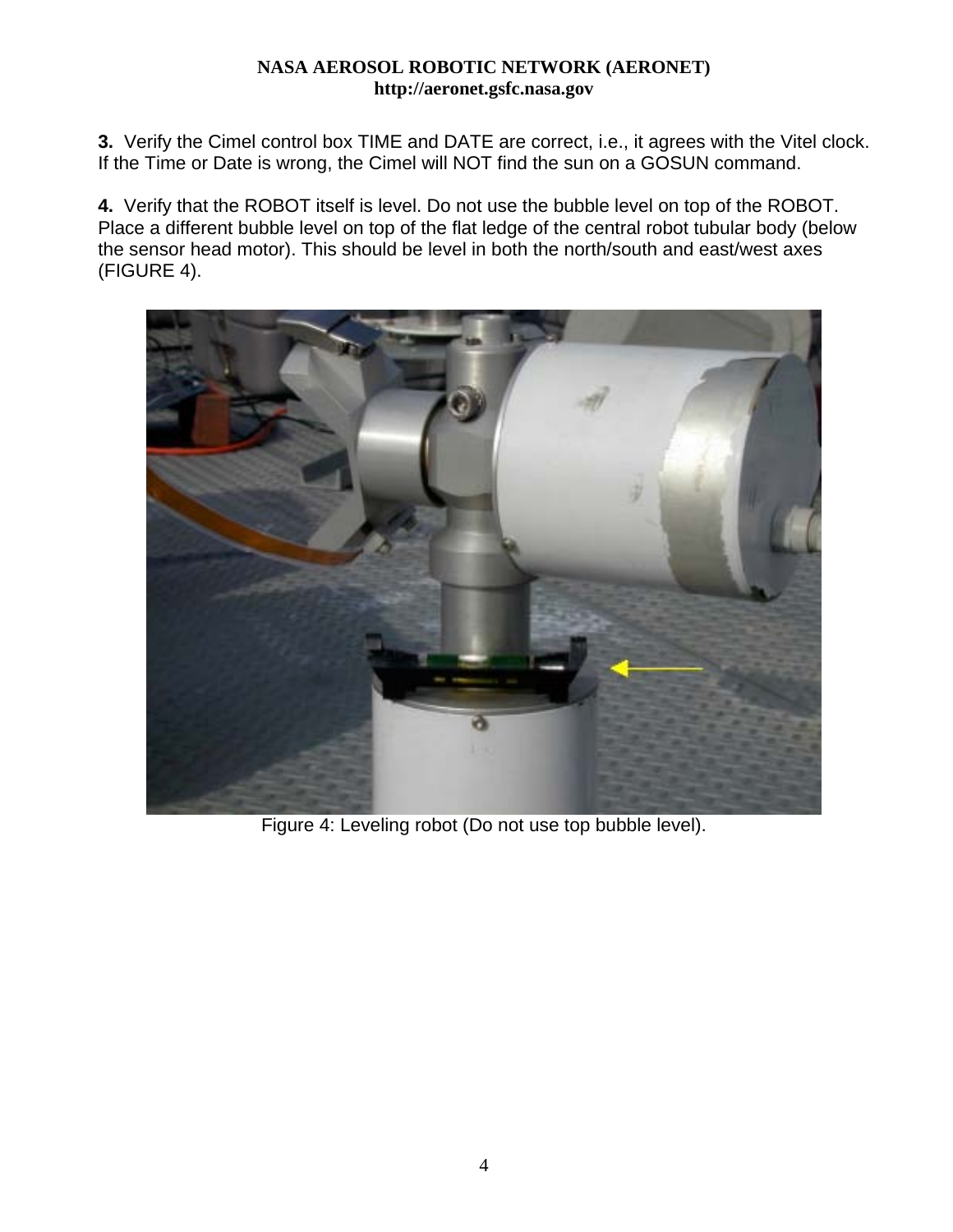**5.** Put the Cimel in manual mode. In Manual mode, the main screen looks like this:

## **PW MAN SCN VIEW**

**6.** Do a PARK procedure (see the Cimel Sun photometer Manual). When PARK is complete, it should result in a parked position where the sensor head collimator is pointing down, perpendicular to the ground. Place the bubble level on the top of the metal claw arm (FIGURE 5) and verify that this is level.



Figure 5: Leveling robot claw (sensor head attachment point)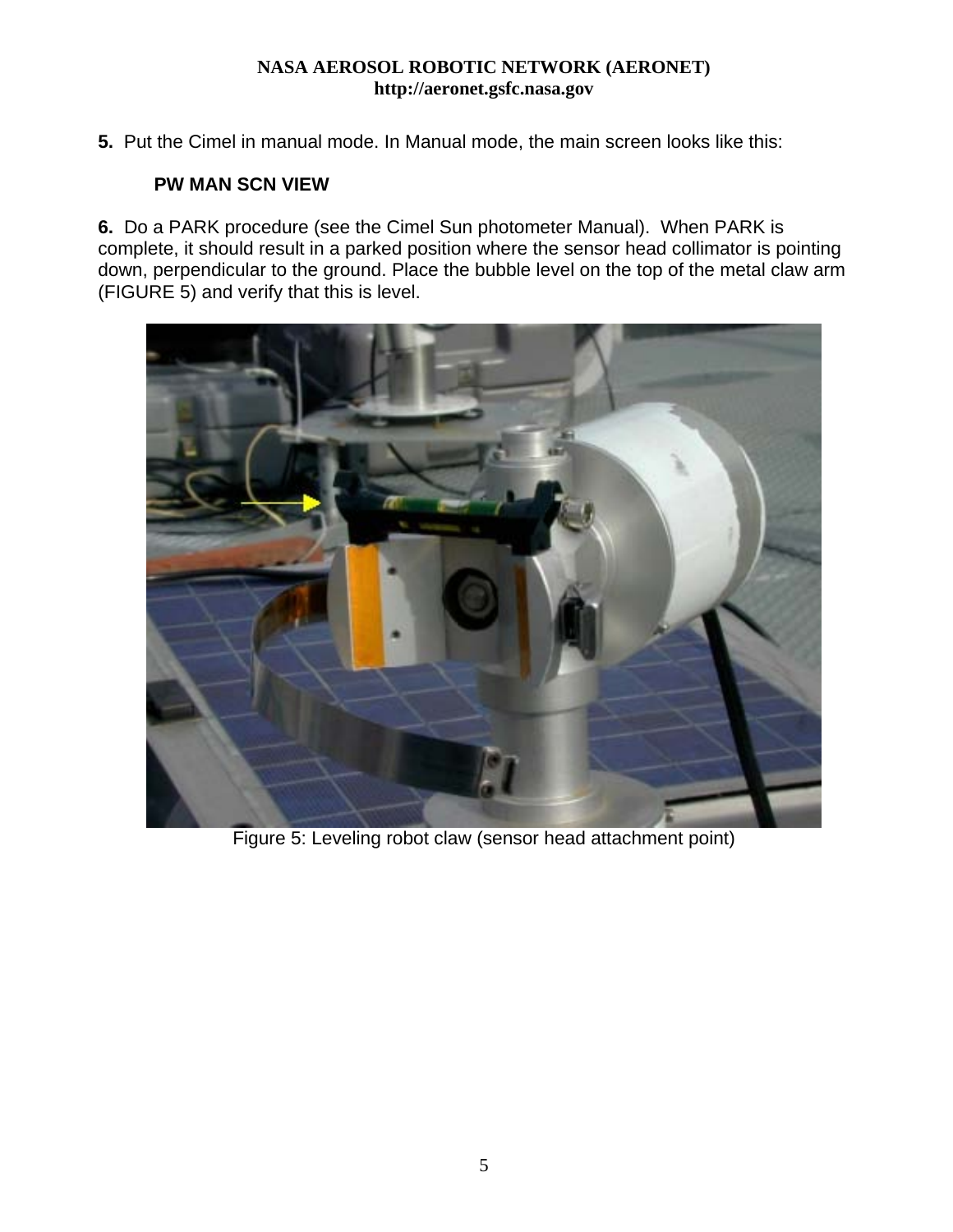**6 b.** If the metal claw is not level, loosen the zenith bolt's hex nut (below the permanent bubble level on the top of the robot) (FIGURE 6) and level it by rotating the zenith motor casing with your hand.



Figure 6: Zenith bolt used to adjust sensor head leveling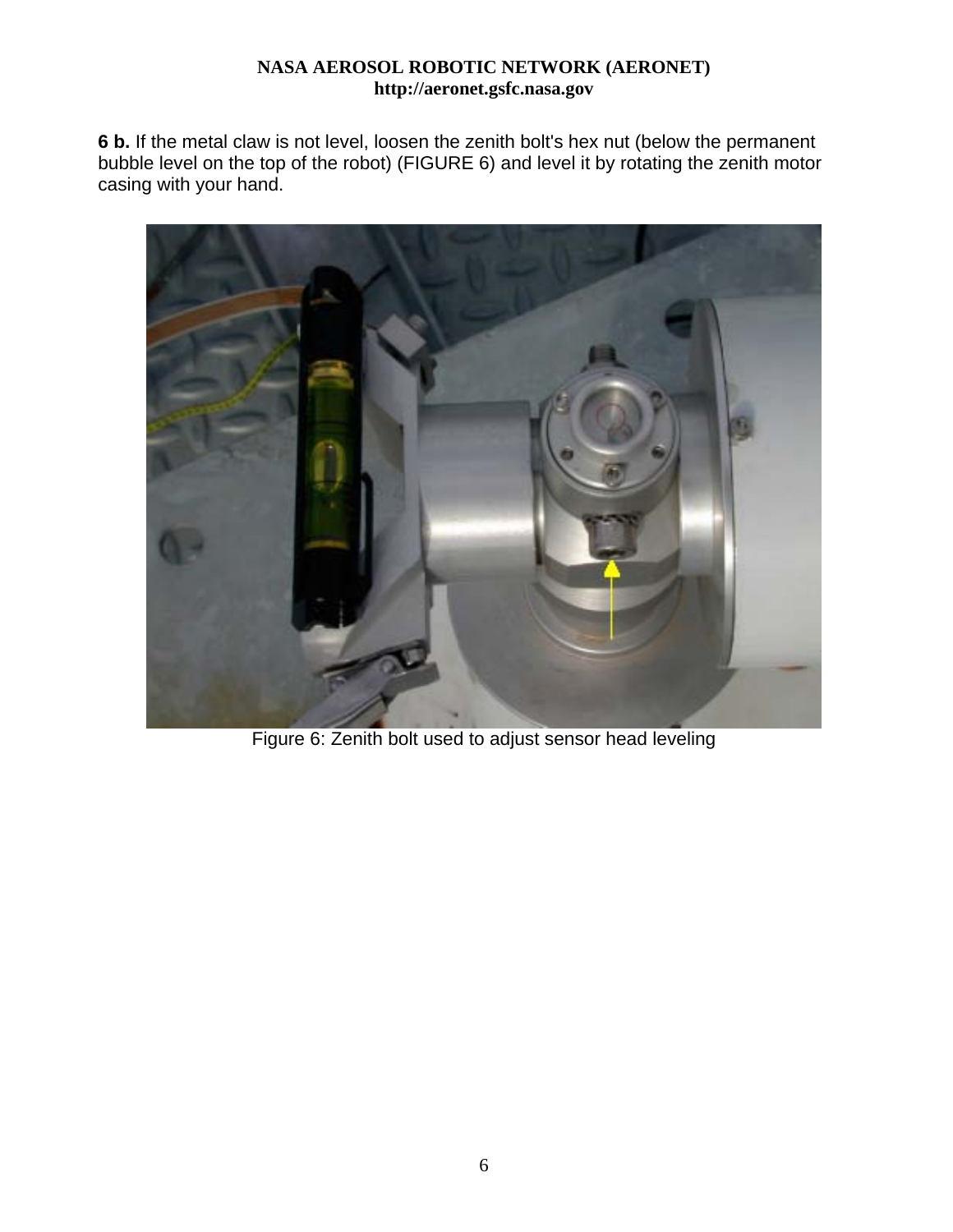**7.** Re-tighten the zenith nut tightly (FIGURE 7).

# **Important: Perform another PARK procedure or two and make sure it is in fact level.**



Figure 7: Adjusting zenith bolt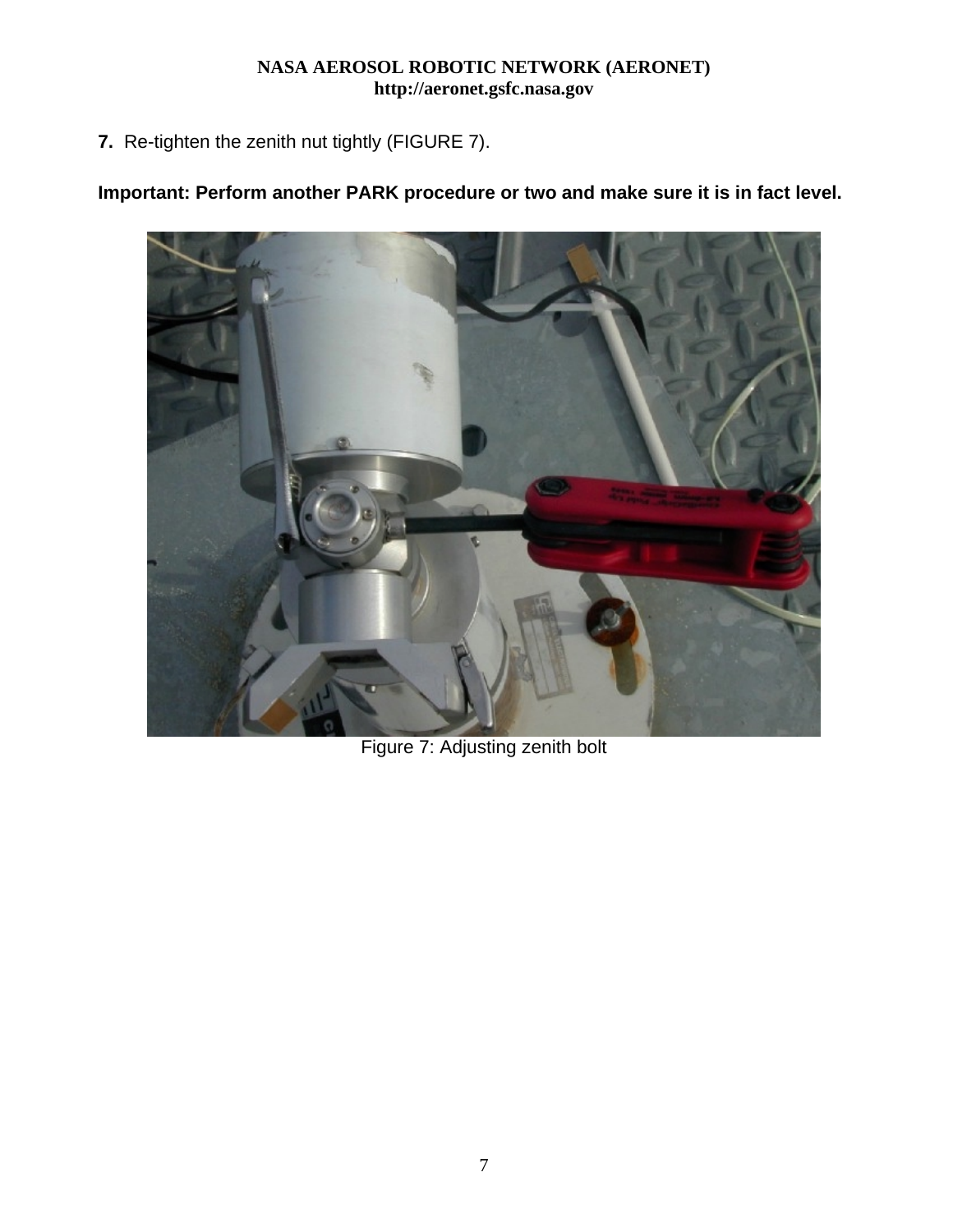**8.** Using the right 2 buttons, change the display to read GOSUN. Select GO to initiate. The sensor head should point to the sun (FIGURE 8).



Figure 8: Cimel performing a GOSUN procedure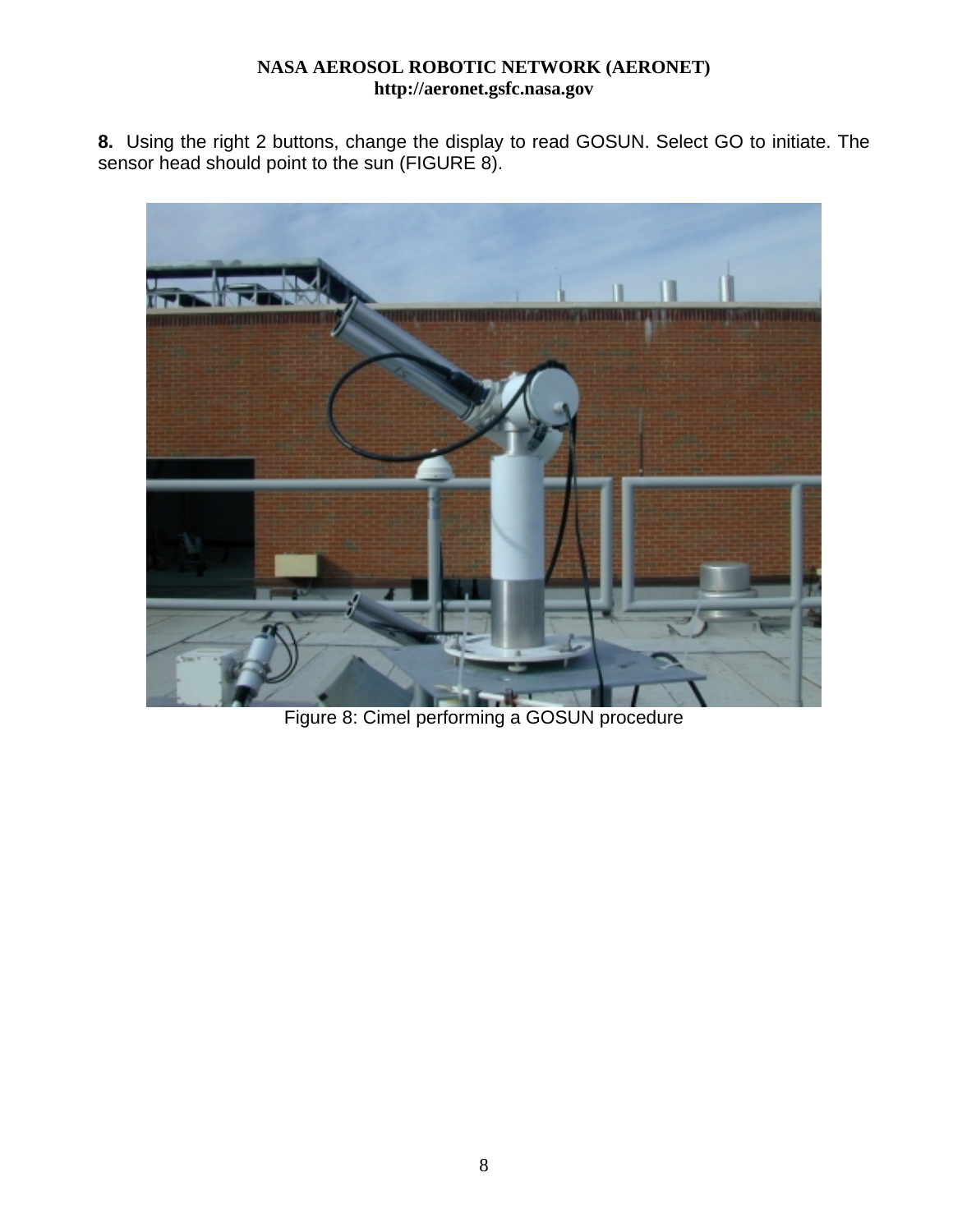**9.** The hole at the top of the collimator should allow the sunlight to illuminate the marker spot at the base of the collimator (FIGURE 9)**.** When the bright spot is on the mark, the instrument is aligned. If it is off to the left or right, rotate the robot base to align it. After you rotate the robot, you will need to verify that the robot is still level as before.



Figure 9: Sun spot from collimator centered on white alignment disk